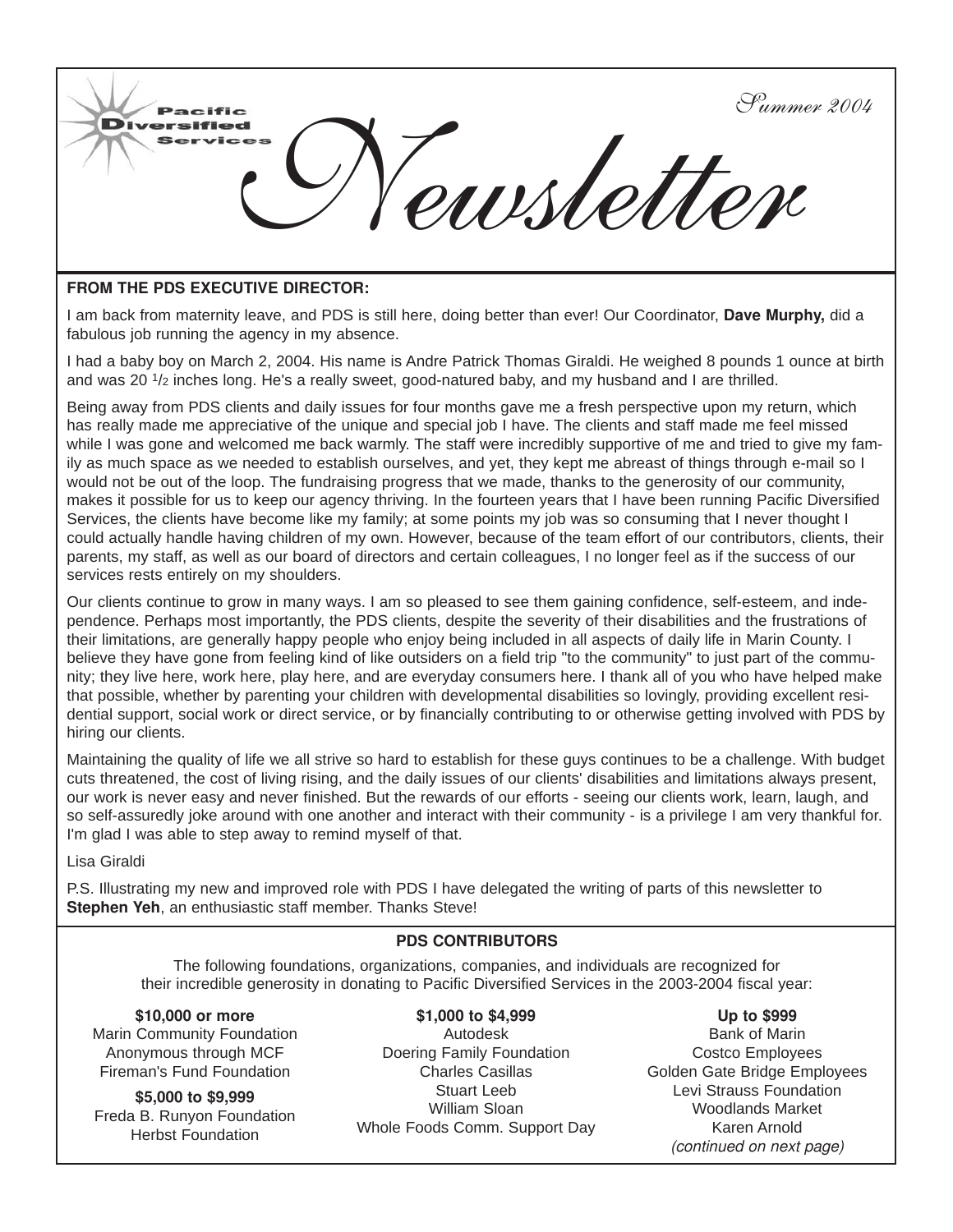#### **PDS Contributors Who Donated Up to \$999 (continued)**

Elaine Bachelder Barron Family Fred and Annette Bernardini Betty R. Burns Adelaida Caputo Dorn Cranert Colleen Day-Flynn Penny Doran Robert Dorsey Donna Franzblau John Fraser Lori Fromm Rod and Beth Haden Ron and Jo Ella Hart Henry Hernandez Patricia Herve

Mora Ignacio Gail Jackson Trudy Jenner Ann Jessup Stephanie Kemp Amorette Ko Robert Mahood Elizabeth McBrady Alberto Melendez Raymond Messier Theresa Olson Connie Perry Anthony Pollio Diane Pratter Michael Rebsamen Mary Regan

*Minh Tien and Russ at Lisa's Baby Shower*

## **STAFF GOODBYES:**

**Chau Chung** left PDS in May. Hopefully, she will be back to help us out from time to time. **Cristina Williams** left in June for graduate school at San Francisco State University where she will be earning a Master of Arts in Education. **John Siegel moved** to Washington DC to get his Master's in Social Work in the fall. **Russell Ellis** left for Hawaii with his wife who will be starting up a Center for Attitudinal Healing there.

Russell Ellis worked for PDS for almost 5 years. All the staff and clients were sad to see him go. We held a big going-away party with all the staff and clients at Round Table Pizza on April 30th. Several clients and staff took turns giving Russ moving personal goodbye speeches. Russ also was given a framed collage of pictures of the clients.

## **SURPRISE BABY SHOWER:**

PDS staff and clients as well as some parents and friends gathered to celebrate the upcoming birth of Andre at PDS board member, **Warren Wertheimer's** home. Not only was Lisa surprised when she arrived at Warren's for "a meeting to discuss board business" but what was really shocking was that she had never attended an event at someone's house before with that many clients and staff and have it turn out to be so nice. Everyone was very good about keeping the secret from Lisa and

## **STAFF NEWS:**

**Stephen Yeh** was hired in January, to fill in for Lisa's maternity leave. In June, **Pattina Steele**, **Katy St. Clair,** and **Josh Satt** were hired to fill out the recent staff vacancies.

**Stephen** obtained a BA in physics from UC Berkeley and has surprised himself by taking on and enjoying a people-oriented job. He began at PDS in a part-time position and transitioned to full-time status in June. Steve is job coaching five days a week, with **JR** and **Eric** at Costco, with **Lupe** and **Donna** at **Target**, with **David** and **Cathy** and **Bruce** at **Border's Books and Music**, AND with **Joe** at **Fresh Choice**!

**Pattina "Tina" Steele** has a long history of work with the developmentally disabled in group homes and knows our client **Kelly** already from being

Carol & Barry Ruderman William and Mitzie Smiley Rocio and Carl Smith Pascale Soumoy Mary Squires Donna Stepanek J. Dietrich Stroeh Pamela Studley Steven Sumnick Joseph Tedrick Mark Tychinin Antonio Vargas Debra Vilce-Sullivan Juana Villacorta Laura M. Wheeler Katherine Wong

respectful of Warren's home and hospitality. Many thanks to **Ginger Koel** (Don M.'s mom) and **Alison Falvey** (Lisa's friend), who organized the festivities, along with PDS staff, **Shirley Chao** and **Dave Murphy**. Last but not least, thanks to Warren Wertheimer, whom so graciously (and bravely!) offered to host the party at his house. Lisa received many nice gifts from everyone and was well prepared with lots of pajamas, toys, clothes, and blankets for Andre which all have extra sentimental value.

her co-worker at **Macy's**. She is job coaching at **Cost Plus** with **Betsy**, **Berta**, and **Kelly**.

**Katy**, a journalist, is supplementing her freelance work to do something meaningful and fun. Katy became interested in this field when she did an expose for the East Bay Express about the difficulties people with disabilities face when using the public transit system. Katy will be working 2 to 3 days a week facilitating community involvement, primarily with **Don M.**, **Lisa T**. and **Minh Tien**.

So far, **Josh** is working just one day a week to get his feet wet in this field. He currently works with some of our "macho" guys: **Don M., Eric, JR, Kevin, and Mihn Tien**. They really enjoy his company, and he is a welcome addition to our team.

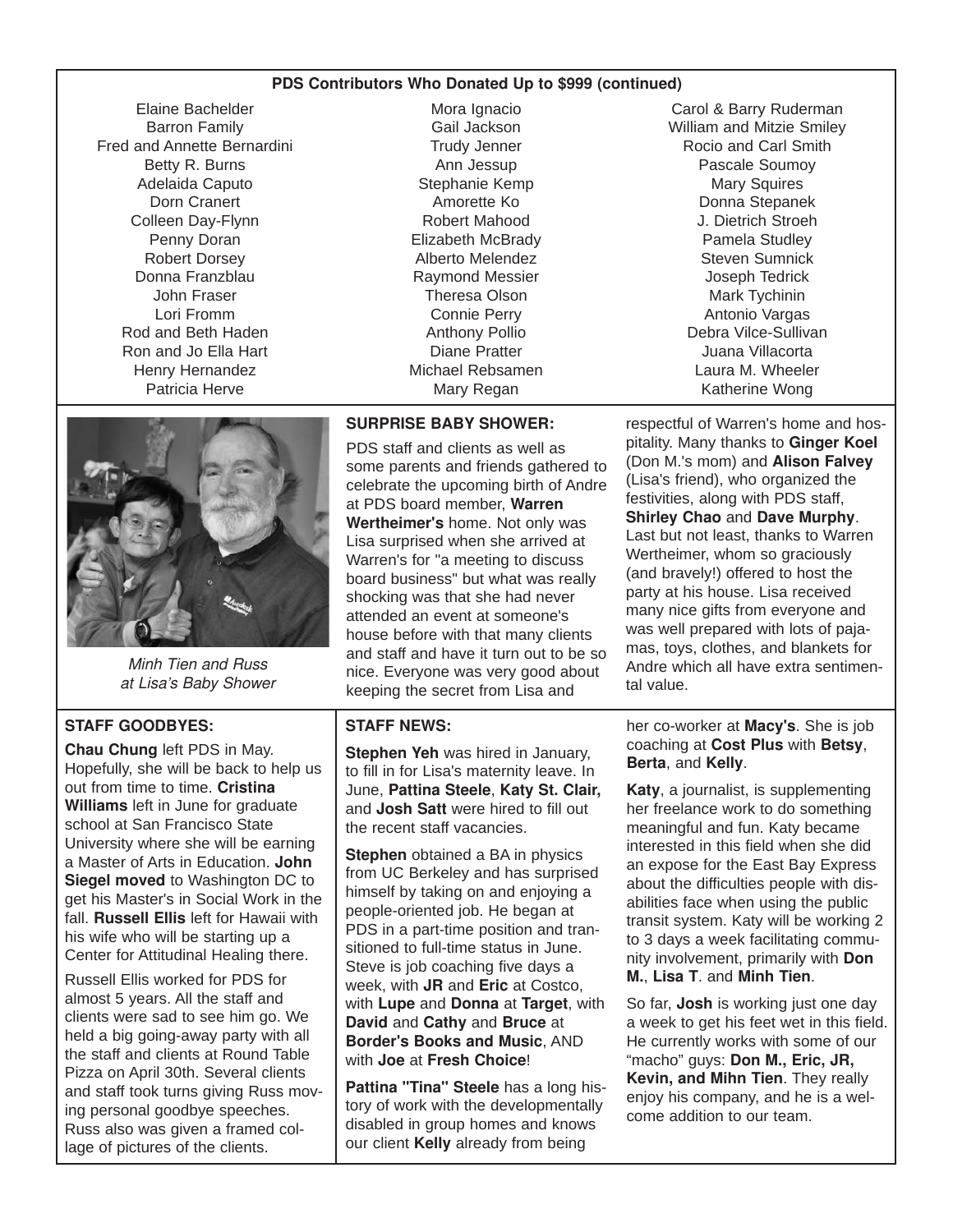## **CLIENT NEWS:**

**Mary Krauss** joined PDS in March 2004. She is a sweet endearing lady who has taken well to PDS clients and staff and is glad to have made new friendships. Mary works at **Whole Foods Market** in downtown San Rafael. Mary replaced our former client Amanda, in the position she resigned from.



*Mary Krauss at Whole Foods Market*

# **STAFF SPOTLIGHT: EMILY MELVIN**

**Emily Melvin** began work at PDS in September of 2003. After graduation from college last year in Wisconsin, she worked with teens with disabilities for a summer. Although she had spent her college years focusing on academic research--she studied monkeys in a lab as an undergraduate--she decided she wanted to work with people for a change. Her summer work was a success, and this brought her to PDS last year. "After interviewing with Lisa, I knew that PDS had the same philosophy about integration as I did, so I decided it was a good match for me," says Emily.

The clients have quickly welcomed Emily into the PDS extended family. She is friendly, responsible, dedicated and honest, and the clients appreciate this. "The most rewarding part of the job to me is when a client warms up to you, and you really feel like you're making their lives better by being there."

Emily is job coaching primarily at **Cost Plus**. "Job coaching is always

## **EMPLOYMENT NEWS:**

**Joe** and **Don S.** celebrated their 10 and 5-year anniversaries respectively at their workplace, **Fresh Choice**. All the employees there were gathered in a circle to give them their awards. Joe has worked there longer than any other employees of Fresh Choice, including the managers. Don received a gift certificate and Joe got a watch that he picked out.

**Border's Books and Music** commemorated **Cathy** and **David's** 5 year anniversaries with certificates and 5-year lanyards for their nametags.

**Robin** and **Lisa T**. both received excellent annual reviews from **Banana Republic** and raises for their outstanding work. Robin has worked at Banana for over 6 years and Lisa just celebrated her 5-year anniversary with Banana.

**Kevin** received a raise at **Woodlands**, to eight dollars an hour!

rewarding. It feels great to help clients become independent in their lives. It gives you some perspective. Most people complain about work, but most of our clients feel so happy to have a job and are proud of the contributions they make to their workplace."

"My favorite thing is when I get to see a client interact with someone in the community without me. When someone at [his or her] job site comes up and talks to them without trying to go through me. I feel like there's been progress. Or when we frequent a restaurant or coffee shop, and the [employees] start talking to the clients instead of me. That's rewarding."

When asked how she might feel about her work with PDS ten years from now, Emily replies, "I will always remember this experience as having taught me a lot about having patience and empathy for people. I will always remember how much fun I had with the clients and how they became friends who I genuinely cared for."

He's been working at Woodland's for 7 years now.

#### **Don M.** received a raise at **Whole Foods Market**.

**Dana** was given more hours for the summer at **Meridian Club**.

In addition to all the work and holiday parties attended by clients, **Eric** and **JR** attended a Hawaiian party at **Costco**. They enjoyed a barbecue and a live band, and they both wore Hawaiian shirts along with their coworkers. Eric treated his co-workers to a hula dance in a grass skirt!

## **EMPLOYMENT STATISTICS:**

- **•** 20 of our 21 clients are employed.
- **•** 11 of our clients have worked at their jobs for 5 or more years
- **•** 5 of those people have worked at the same jobs for 10 or more years.
- **• Kelly**, **Berta** and **Betsy** have all worked at **Cost Plus** for 13 years!

Emily contemplates pursuing a degree in law--perhaps Stanford Law School or Berkeley's Boalt School of Law--in the fall of 2005. When asked, "Why law?" Emily replies, "I like the versatility it offers. There are so many diverse directions [one] can go with a law degree. I also like that it combines my love for research and [analysis] with an ability to work with people."



*Alex & Emily at the PDS Pizza Party*